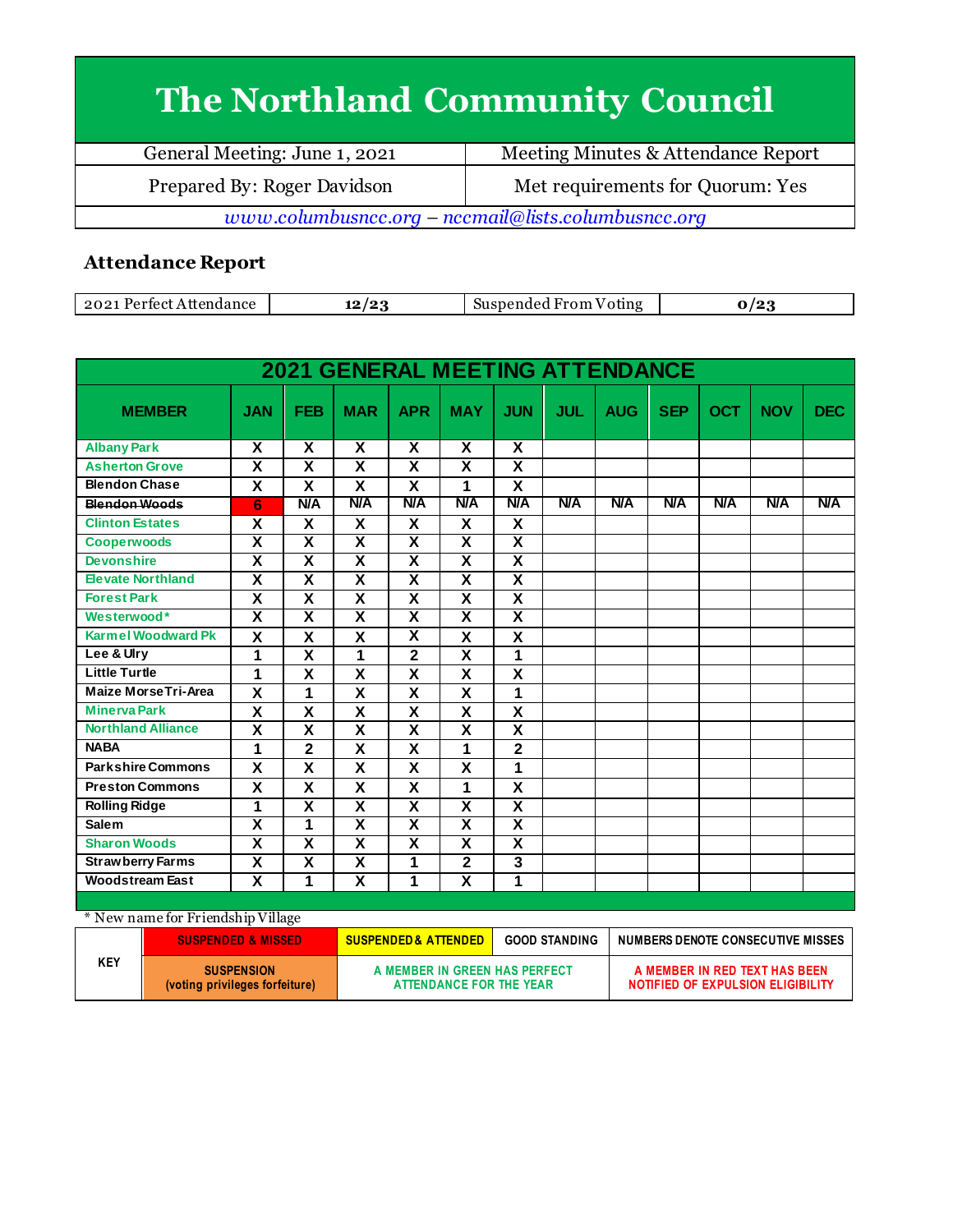| <b>Roll Call</b>                                                                                                                                                                                                                                                                                                          | Roll was taken. See above chart for details.                                                                                                                                                                                                                                                                                                                                                                                                                                                                                                                                                                                                                                                                                                                                                                                                                                                                                                                             |
|---------------------------------------------------------------------------------------------------------------------------------------------------------------------------------------------------------------------------------------------------------------------------------------------------------------------------|--------------------------------------------------------------------------------------------------------------------------------------------------------------------------------------------------------------------------------------------------------------------------------------------------------------------------------------------------------------------------------------------------------------------------------------------------------------------------------------------------------------------------------------------------------------------------------------------------------------------------------------------------------------------------------------------------------------------------------------------------------------------------------------------------------------------------------------------------------------------------------------------------------------------------------------------------------------------------|
|                                                                                                                                                                                                                                                                                                                           | <b>Liaison Reports</b>                                                                                                                                                                                                                                                                                                                                                                                                                                                                                                                                                                                                                                                                                                                                                                                                                                                                                                                                                   |
| <b>Columbus Fire Department</b><br>Station 24                                                                                                                                                                                                                                                                             | No report<br>$\bullet$                                                                                                                                                                                                                                                                                                                                                                                                                                                                                                                                                                                                                                                                                                                                                                                                                                                                                                                                                   |
| <b>Columbus Police Department</b><br>Officer Scott Clinger<br>Officer Larry Geis                                                                                                                                                                                                                                          | Scott Clinger's last meeting, he is retiring.<br>$\bullet$<br>Things have been somewhat quiet.<br>$\bullet$<br>Email Larry if needed until we have a replacement for Scott.<br>$\bullet$<br>In discovery regarding bus stop benches.<br>$\bullet$<br>Cases regarding non COVID compliance are going to be<br>٠                                                                                                                                                                                                                                                                                                                                                                                                                                                                                                                                                                                                                                                           |
| <b>City Attorney's Office</b><br>Sarah Pomeroy<br>614-645-8619<br>scpomeroy@columbus.gov                                                                                                                                                                                                                                  | dismissed.<br>Regularly attending Safe Streets roll call, mentioning issue<br>٠<br>locations.<br>DPAUL - Dispatch article regarding pedestrian fatalities<br>$\bullet$<br>recently, mid crosswalk issue (jaywalk). Code is hard to<br>enforce, discussion about how to change to make it more<br>enforceable.                                                                                                                                                                                                                                                                                                                                                                                                                                                                                                                                                                                                                                                            |
| <b>FACT &amp; Consider Biking</b><br>David Roseman - djroseman@msn.com                                                                                                                                                                                                                                                    | No report<br>٠                                                                                                                                                                                                                                                                                                                                                                                                                                                                                                                                                                                                                                                                                                                                                                                                                                                                                                                                                           |
| Columbus Public Library Liaison<br>Keith Hanson (Karl Road Branch Manager)                                                                                                                                                                                                                                                | No report<br>٠                                                                                                                                                                                                                                                                                                                                                                                                                                                                                                                                                                                                                                                                                                                                                                                                                                                                                                                                                           |
| Northland Area Business Association<br>Dave Cooper                                                                                                                                                                                                                                                                        | No report<br>$\bullet$                                                                                                                                                                                                                                                                                                                                                                                                                                                                                                                                                                                                                                                                                                                                                                                                                                                                                                                                                   |
| City of Columbus Community Liaison<br>Alfred Akainyah - aaakainyah@columbus.gov                                                                                                                                                                                                                                           | KGILBERT - Questions about recycling/lawn waste pickup<br>$\bullet$<br>and water line replacement status.<br>Rumpke is very short staffed and looking for employees and<br>$\bullet$<br>water line information can be found here.                                                                                                                                                                                                                                                                                                                                                                                                                                                                                                                                                                                                                                                                                                                                        |
| <b>Columbus Community Engagement</b><br>Sandra R. López - srlopez@columbus.gov                                                                                                                                                                                                                                            | Little Turtle met with Councilmember Remy last month on<br>$\bullet$<br>issues.<br>Council will be illuminating lights to night for Pride<br>$\bullet$<br>festivities.                                                                                                                                                                                                                                                                                                                                                                                                                                                                                                                                                                                                                                                                                                                                                                                                   |
|                                                                                                                                                                                                                                                                                                                           | <b>Selected Discussions</b>                                                                                                                                                                                                                                                                                                                                                                                                                                                                                                                                                                                                                                                                                                                                                                                                                                                                                                                                              |
| <b>Roundtable Discussion</b><br>Lianna Barbu-CSB Associate Director<br>Steve Skovensky-CSB Director of Programs and<br>Planning<br>Sue Darby-YMCA Senior Vice President of<br>Housing<br>Shamekia Smith-YMCA Executive Director of<br><b>Shelter Services</b><br>Michelle Heritage-Director of Community<br>Shelter Board | <b>Community Shelter Board overview</b><br>$\bullet$<br>Use of hotels in Northland to house homeless<br>$\bullet$<br>Number to call for homeless crisis shelter $-614.274.7000$ .<br>$\bullet$<br>Discussion of services provided for these shelters.<br>$\bullet$<br>Three different types of shelters in the area - 1289 EDGR is<br>$\bullet$<br>the COVID isolation one that will be coming offline this year<br>(3-6 month timeline); 1100 Mediterranean is the shelter<br>referenced by Steve/Shameikia (10-12 month timeline<br>offline); 1111 Mediterranean is the permanent supportive<br>housing apartments<br>You can request outreach services for homeless - Thom<br>$\bullet$<br>Adams-Maryhaven Outreach, 614.365.0526.<br>If someone is inebriated and in need of safe shelter, you can<br>$\bullet$<br>call Netcare for them at 614.276.2273 and ask for the ROW<br>van, it is voluntary for the client but a safe option.<br><b>NCC Officer Reports</b> |
| <b>Treasurer</b>                                                                                                                                                                                                                                                                                                          |                                                                                                                                                                                                                                                                                                                                                                                                                                                                                                                                                                                                                                                                                                                                                                                                                                                                                                                                                                          |
| Felix Quachey<br><b>Secretary</b>                                                                                                                                                                                                                                                                                         | Report distributed via email.<br>$\bullet$<br>Vacant position, secretary needed<br>$\bullet$<br>PHAMMEL made motion to accept Minutes as submitted via<br>email, FHESLER seconded, motion passed                                                                                                                                                                                                                                                                                                                                                                                                                                                                                                                                                                                                                                                                                                                                                                         |
| <b>Vice President</b><br>Roger Davidson                                                                                                                                                                                                                                                                                   | Bhutanese Community of Central Ohio membership<br>$\bullet$                                                                                                                                                                                                                                                                                                                                                                                                                                                                                                                                                                                                                                                                                                                                                                                                                                                                                                              |
| President<br>Alicia Ward                                                                                                                                                                                                                                                                                                  | Hoping to meet in person for the July meeting, Westerwood<br>$\bullet$<br>having a meeting tomorrow to discuss.<br>August 10 <sup>th</sup> potluck, not able to get an answer if the KWP                                                                                                                                                                                                                                                                                                                                                                                                                                                                                                                                                                                                                                                                                                                                                                                 |